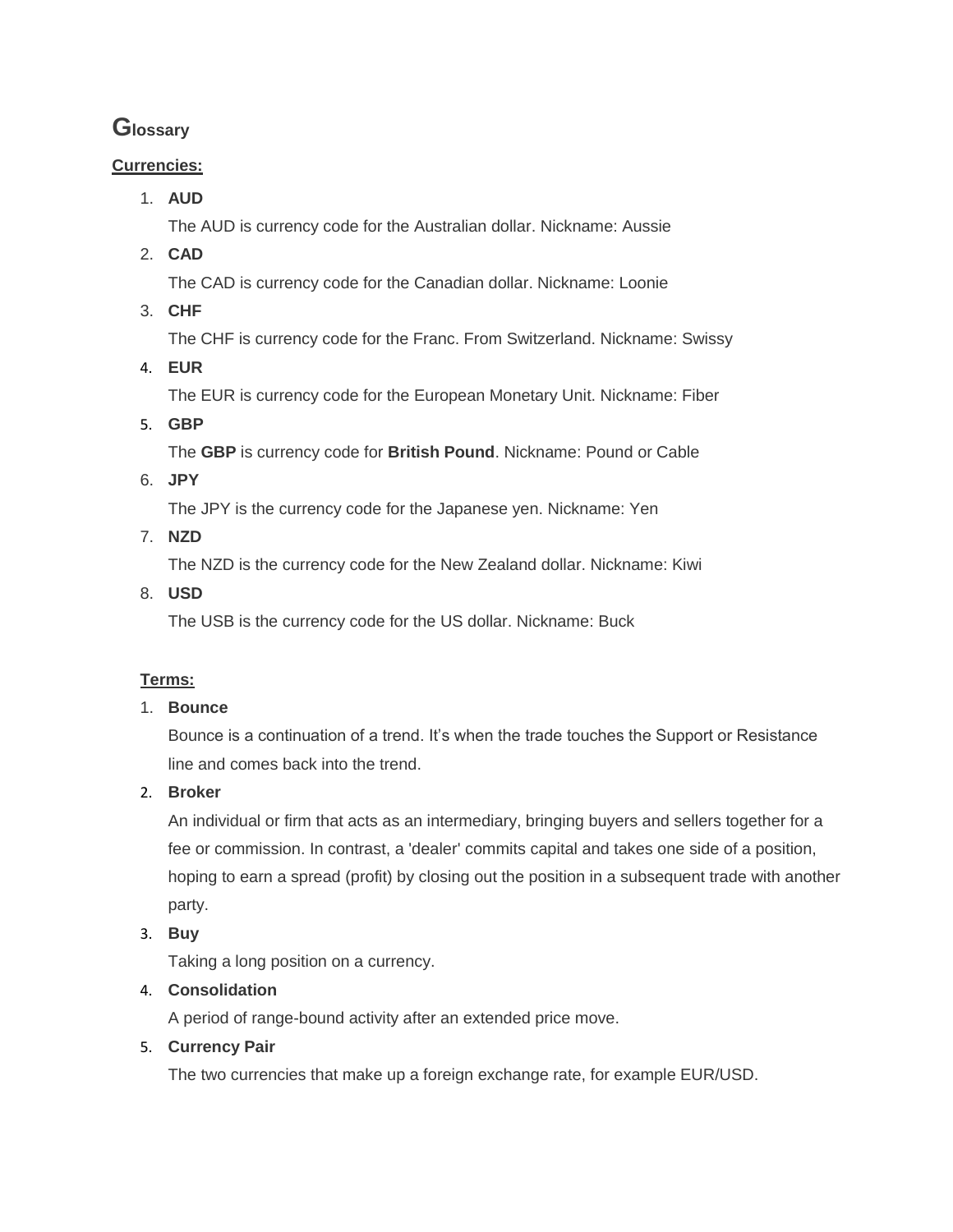#### 6. **Day trading**

Making an open and close trade in the same currency in one day.

### 7. **Dealing spread**

The difference between the buying and selling price of a contract.

#### 8. **Foreign Exchange**

Buying or selling one currency against another currency.

#### 9. **Forex**

Acronym for foreign exchange.

#### 10. **Fresh Cross**

When the moving average RED line crosses the GREEN line going down or the GREEN line crosses the RED line going up.

#### 11. **GMT**

Greenwich Mean Time - The most commonly referred time zone in the forex market. GMT does not change during the year, as opposed to daylight savings/summer time.

#### 12. **Going long**

The purchase of a stock, commodity or currency for investment or speculation – with the expectation of the price increasing.

#### 13. **Going short**

The selling of a currency or product not owned by the seller – with the expectation of the price decreasing.

#### 14. **Leverage**

Also known as margin, this is the percentage or fractional increase you can trade from the amount of capital you have available. It allows traders to trade notional values far higher than the capital they have. For example: leverage of 100:1 means you can trade a notional value 100 times greater than the capital in your trading account.\*

#### 15. **Margin**

The required collateral that an investor must deposit to hold a trade position.

#### 16. **Margin call**

A request from a broker or dealer for additional funds or other collateral on a position that has moved against the customer.

#### 17. **MTFA**

Multiple Time Frame Analysis. The concept involves observing different time frames for the same asset, identifying the overall market direction on the higher time frames and then looking for entries on the lower time frames.

#### 18. **Paper Trade/Demo Trade Account**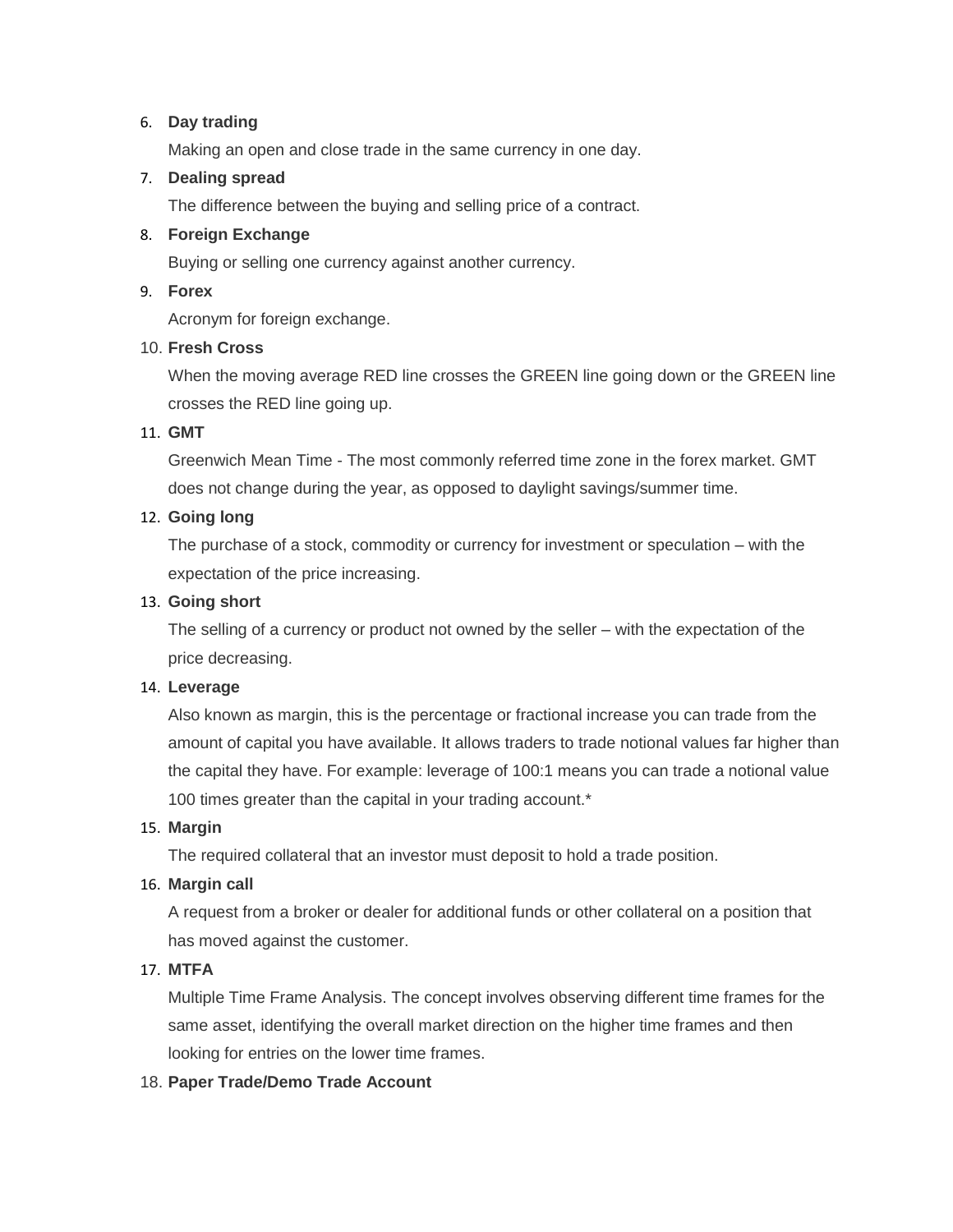Free Forex Practice Account, trading software and charts. Forex demo accounts allow you to practice Forex trading without risking a monetary loss. Once you've sharpened your skills, you can begin to make big bucks by moving on to Forex live accounts.

#### 19. **Pair**

The forex quoting convention of matching one currency against the other.

#### 20. **Pips**

The smallest incremental move an exchange rate can make. "PIP" stands for Point in Percentage. More simply though, a pip is what we in the FX would consider a "point" for calculating profits and losses.

#### 21. **Portfolio**

A collection of investments owned by an entity.

#### 22. **Profit**

The difference between the cost price and the sale price, when the sale price is higher than the cost price.

#### 23. **Pullback**

The tendency of a trending market to retrace a portion of the gains before continuing in the same direction.

#### 24. **Range**

When a price is trading between a defined high and low, moving within these two boundaries without breaking out from them.

#### 25. **Resistance level**

A price that might act as a ceiling. The opposite of support.

#### 26. **Risk Management**

The employment of financial analysis and trading techniques to reduce and/or control exposure to various types of risk.

### 27. **Sell**

Taking a short position in expectation that the market is going to go down.

### 28. **Simple Moving Average (SMA)**

A simple average of a pre-defined number of price bars. For example, a 50 period daily chart SMA is the average closing price of the previous 50 daily closing bars. Any time interval can be applied.

#### 29. **Spread**

The difference between the bid and offer prices.

#### 30. **Support**

A price that acts as a floor for past or future price movements.